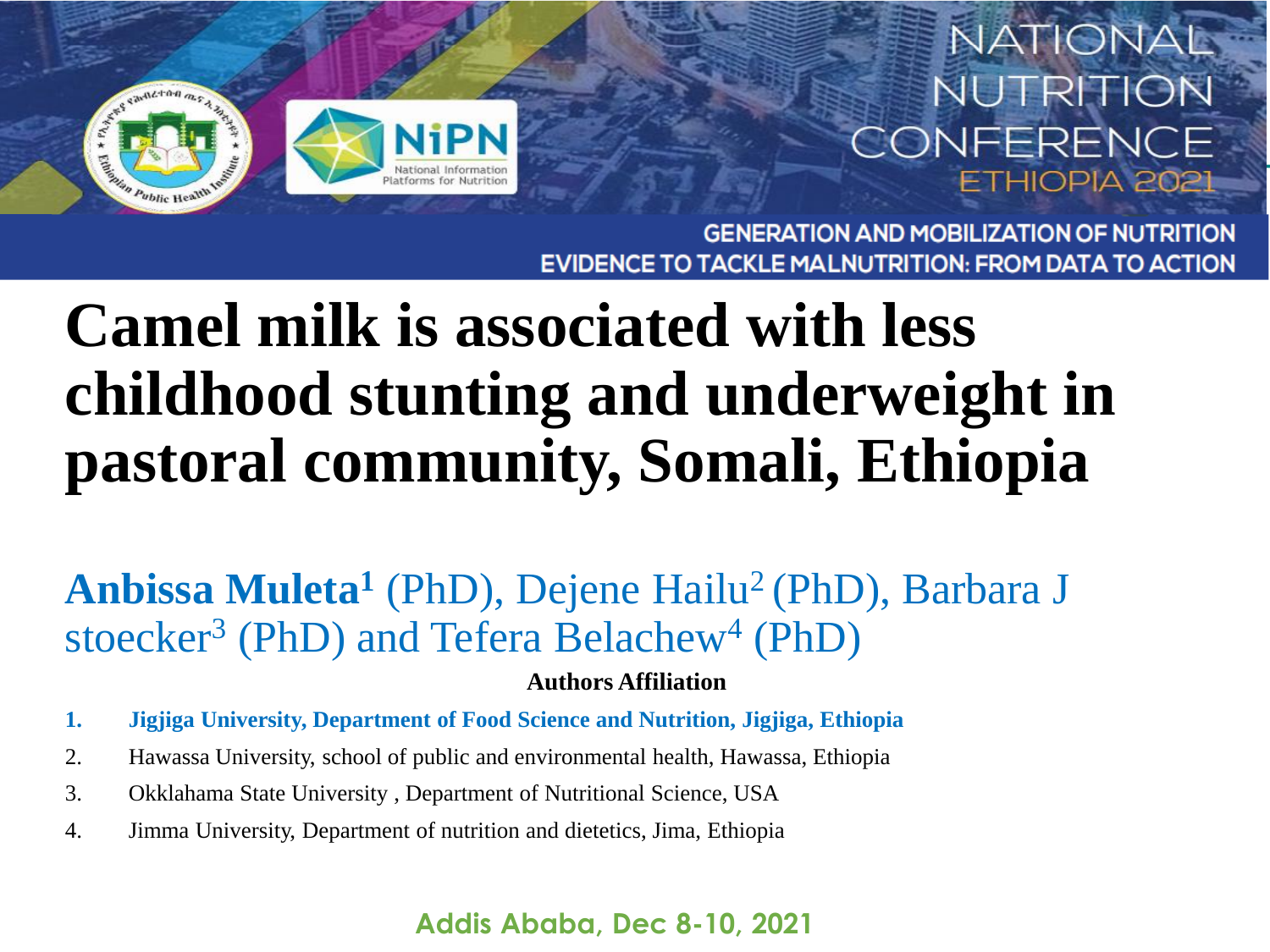## **Introduction**



from 2000 and 2020 Prevalence of <5 years children affected by stunting and wasting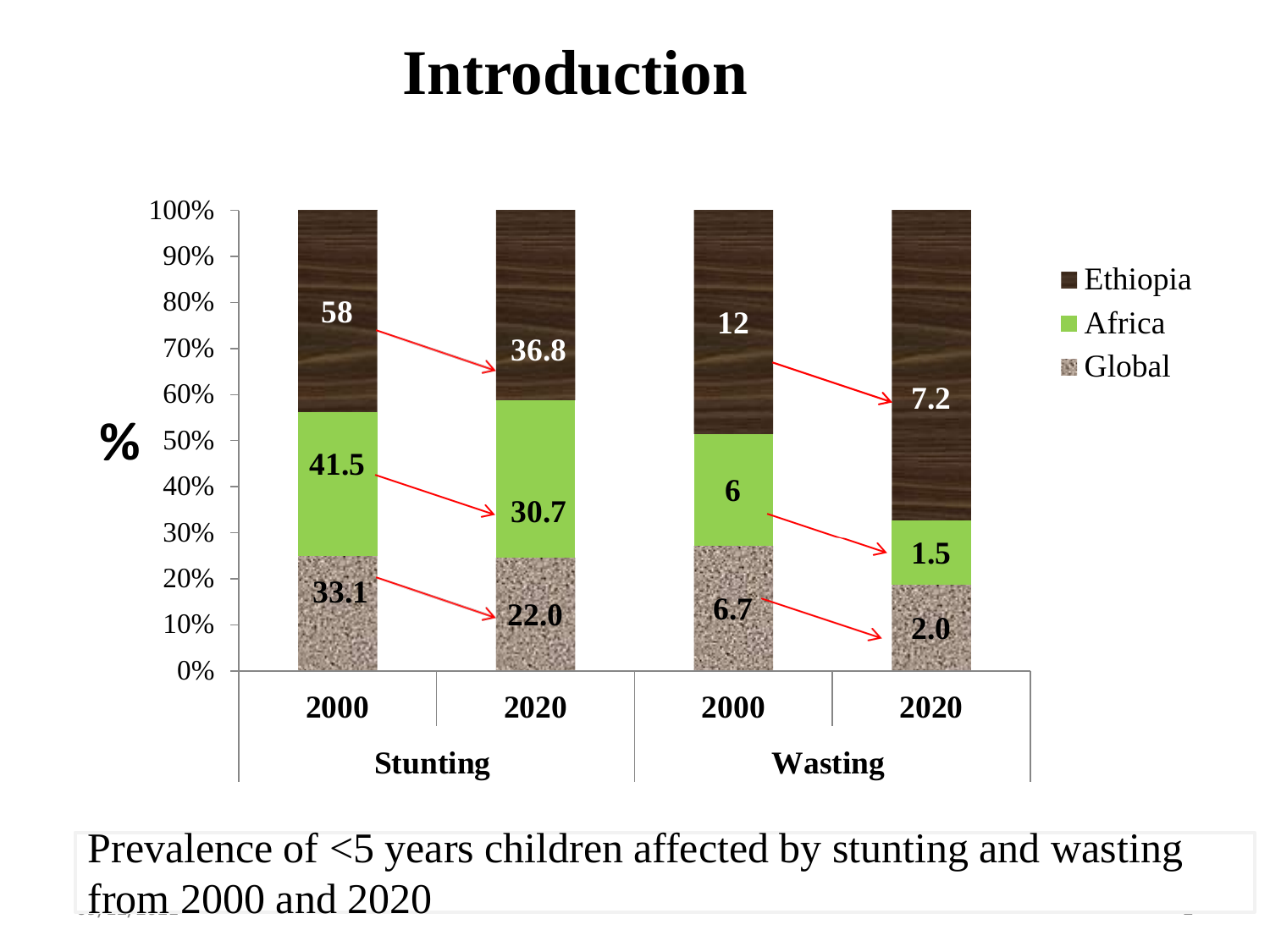### Cut-off values for public health significance



**Childhood stunting in Ethiopia by region** 

### Source: EDHS, 2016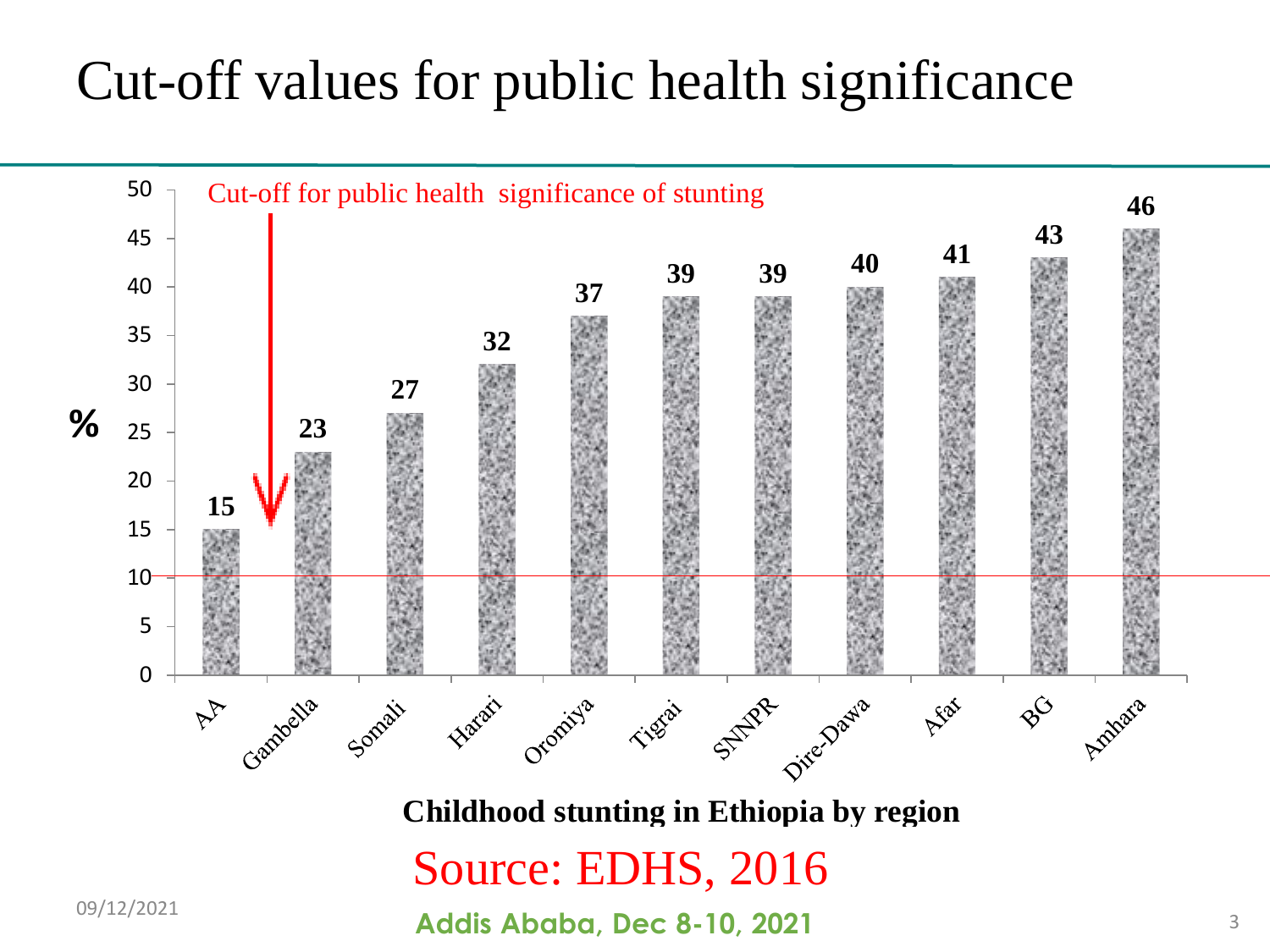#### **Childhood wasting in Ethiopia by regions**



#### Source: EDHS, 2016

**Addis Ababa, Dec 8-10, 2021** 09/12/2021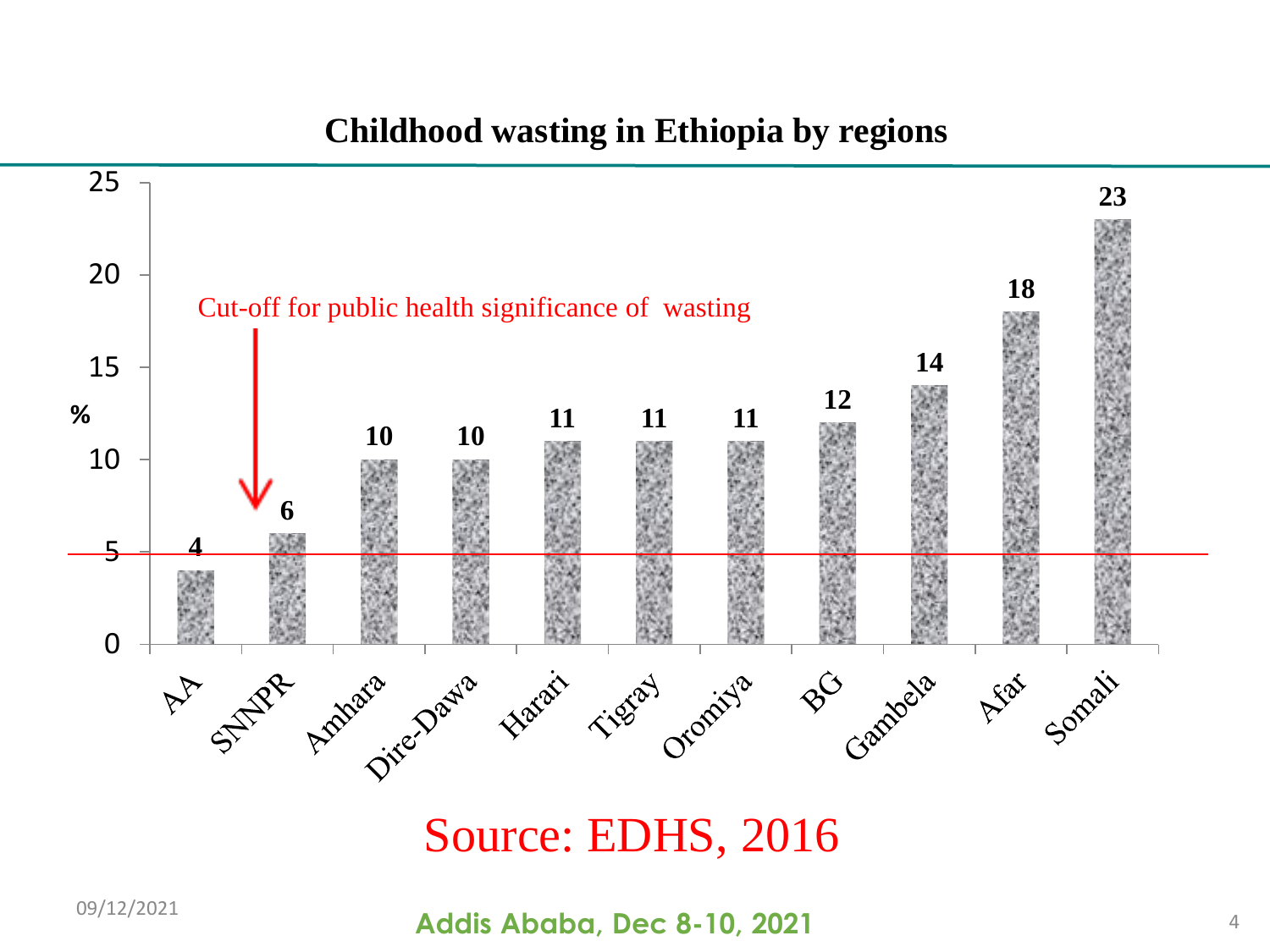# **Why CaM as focus of study?**



CaM is easily digestible and absorbable in the human body like breast-milk for children (Khatoon and Najam, 2017)



CaM is easily available & accessible for pastoralists



CaM is staple beverage and rich in Fe-absorbing enhancers (i.e Vit C, whey …)

09/12/2021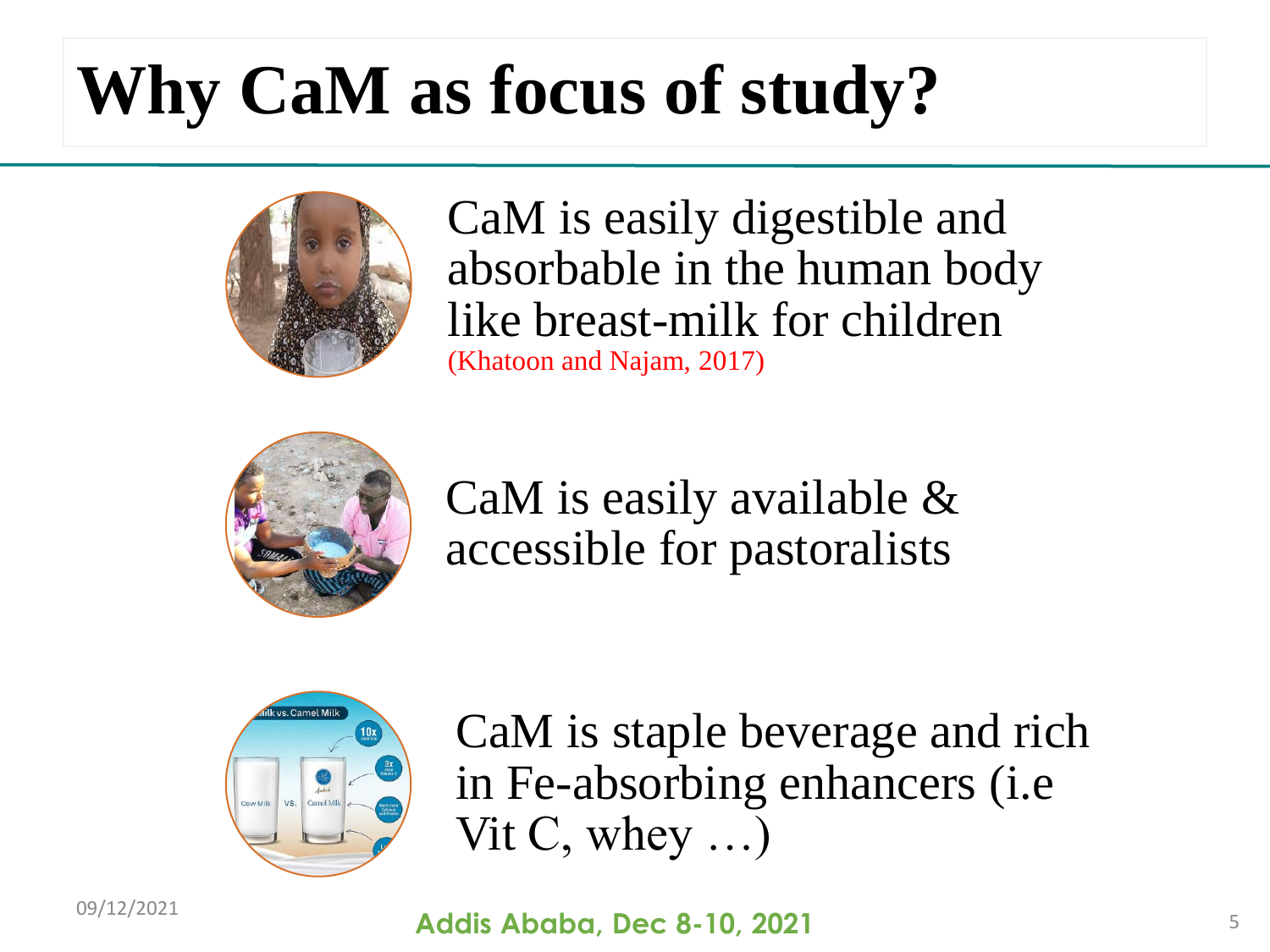# What is the gap?

CaM: Rich in nutrients Anthelmintic Antimicrobial Staple diet Good production by pastoralist

No or limited evidences on relations with childhood growth failures and policy inputs

?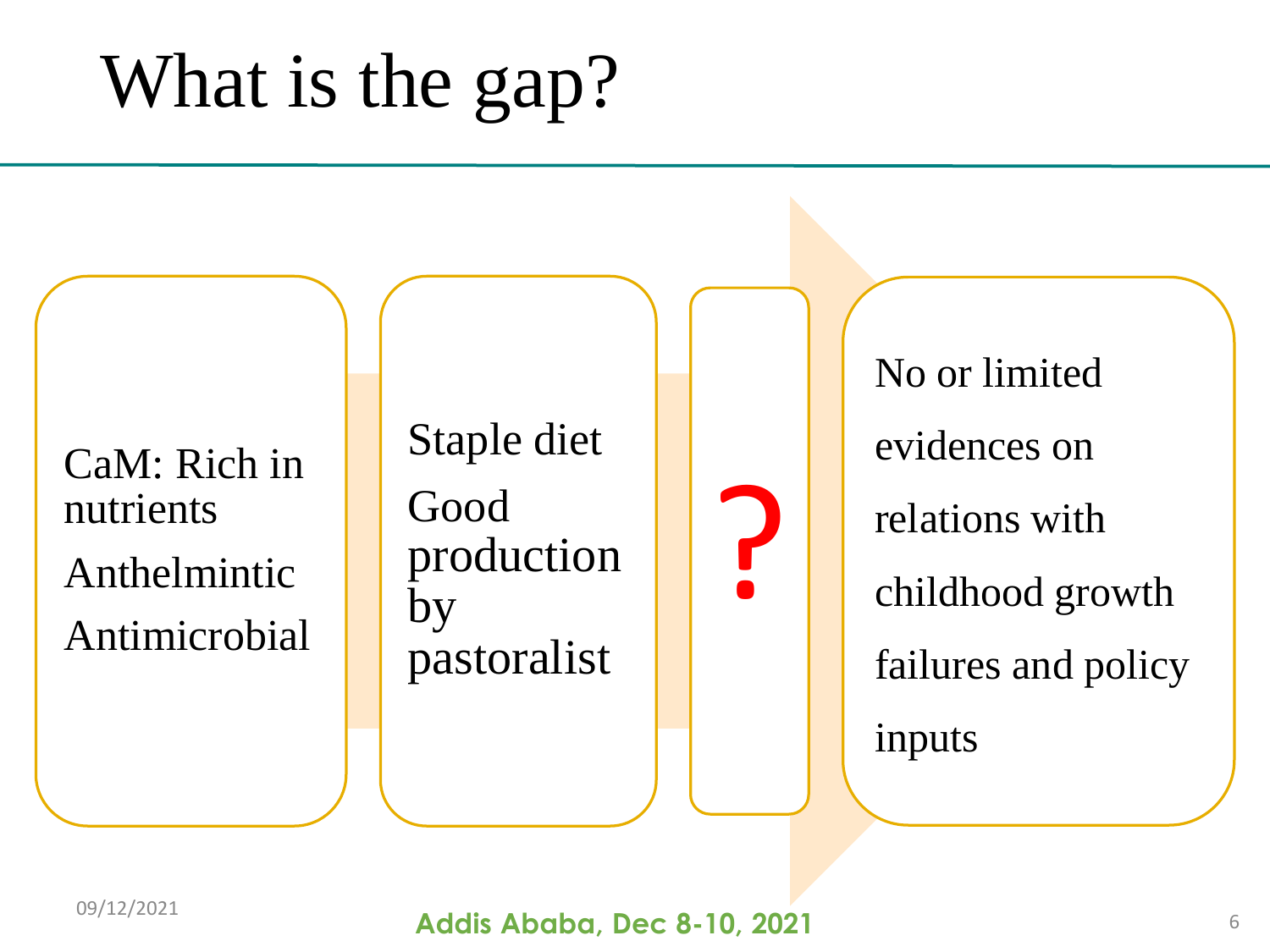## **Objectives**

- Determine the prevalence of childhood growth failures
- Compare anthropometric measurements of preschoolers consuming camel and bovine milk
- Identify predictors of childhood growth failures among pre-schoolers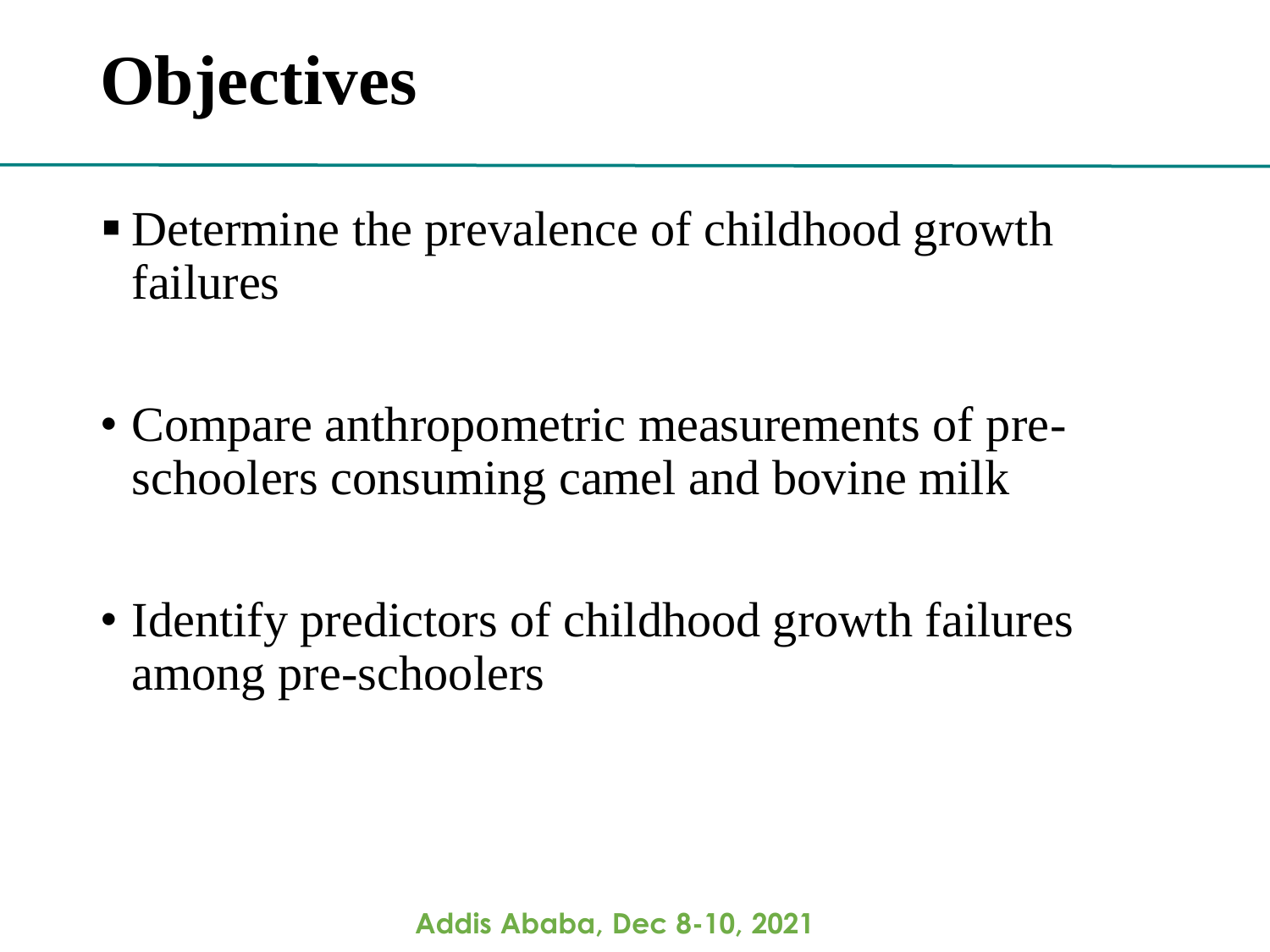## Method: Study setting



#### **Addis Ababa, Dec 8-10, 2021** 09/12/2021 <sup>8</sup>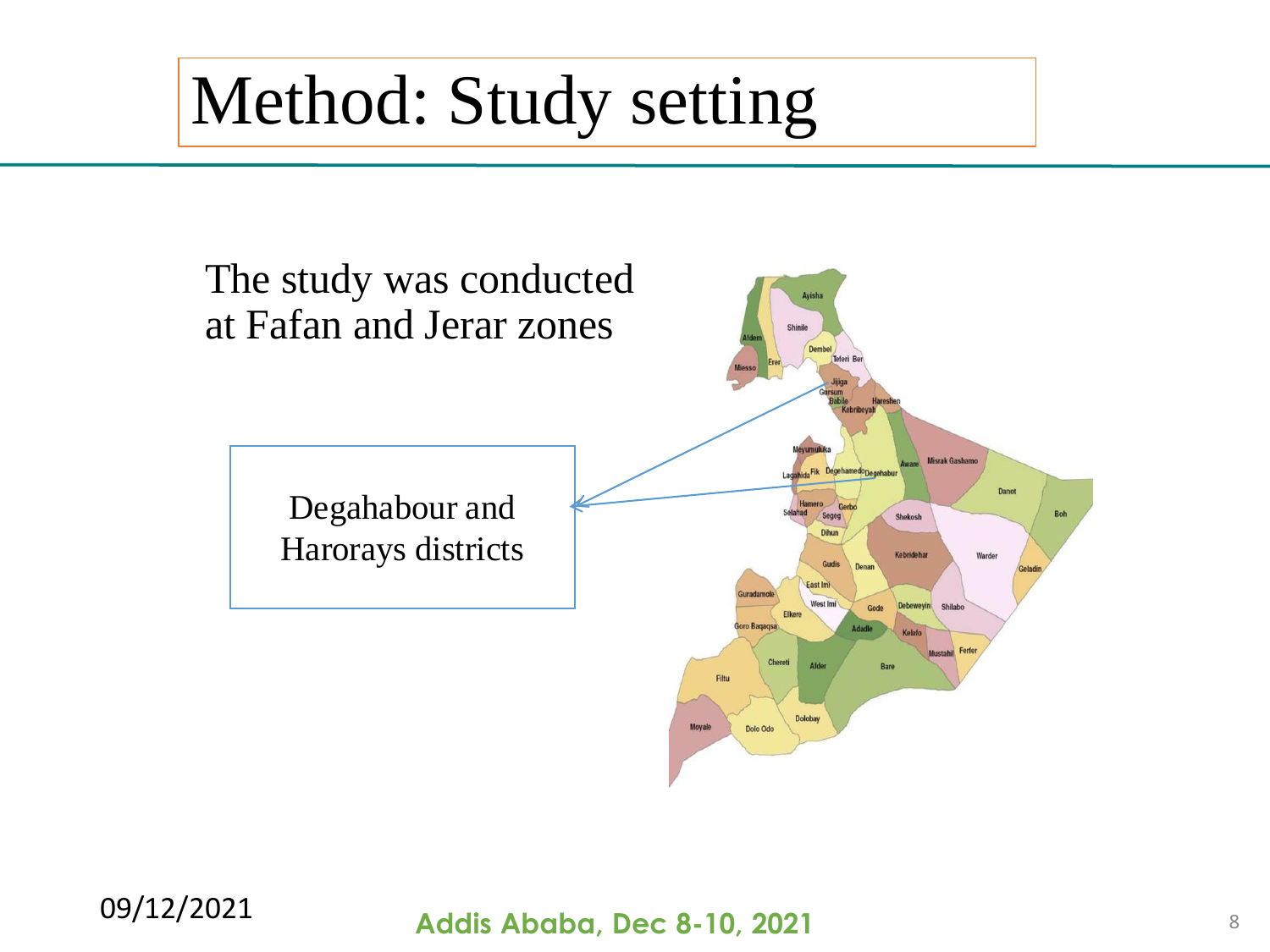# **Method: Study design**

- Cross-sectional study used
- Data collection period: Nov-Dec, 2018
- Estimated sample size
	- CaM households  $[n = 203$  children]
	- BM households  $[n = 203 \text{ children}]$
- Actual sample 388 children aged 24-59 months
	- CaM household  $[n = 185]$
	- BM household  $[n = 203]$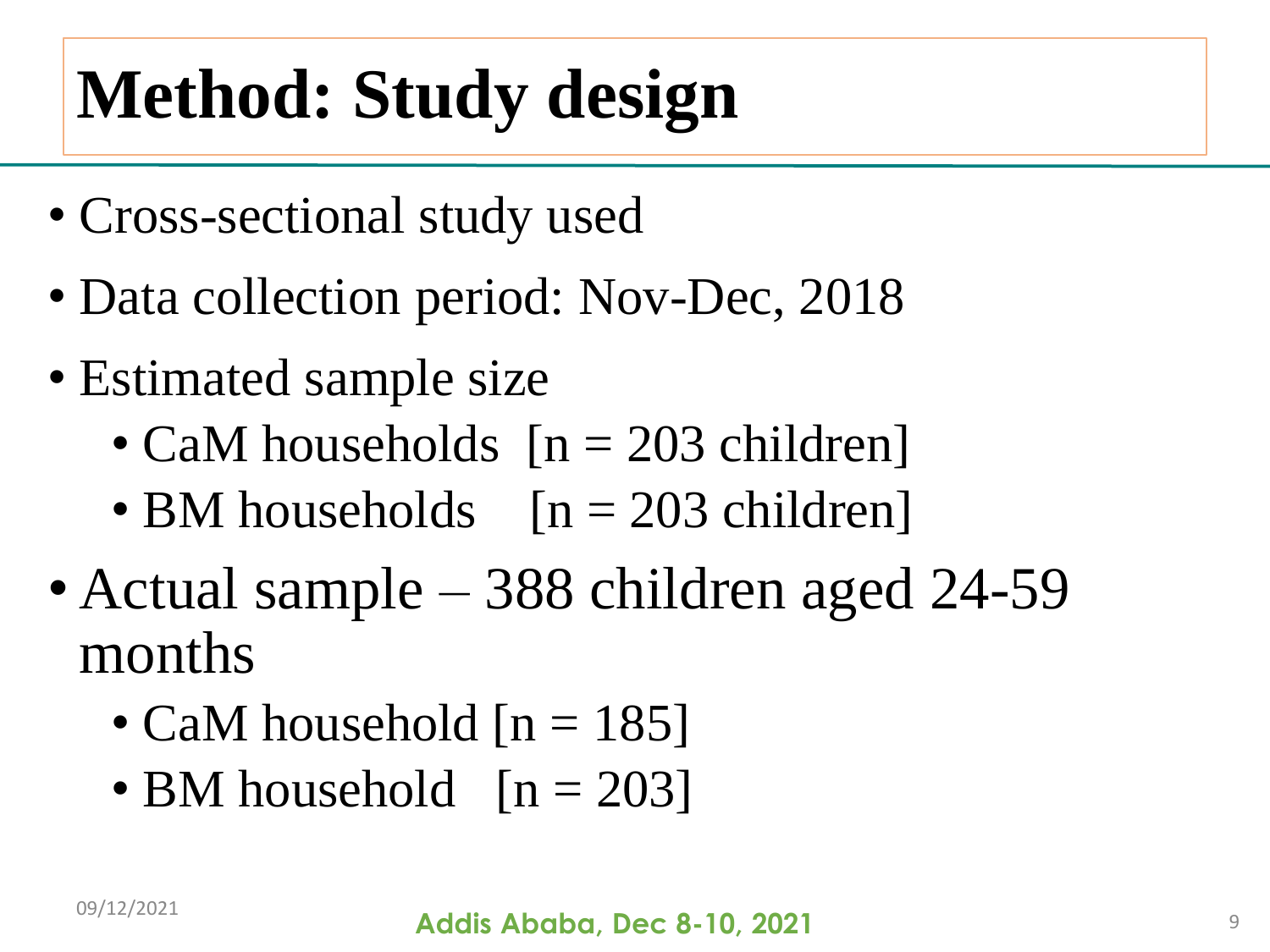## **Results**

## Prevalence of childhood growth failures

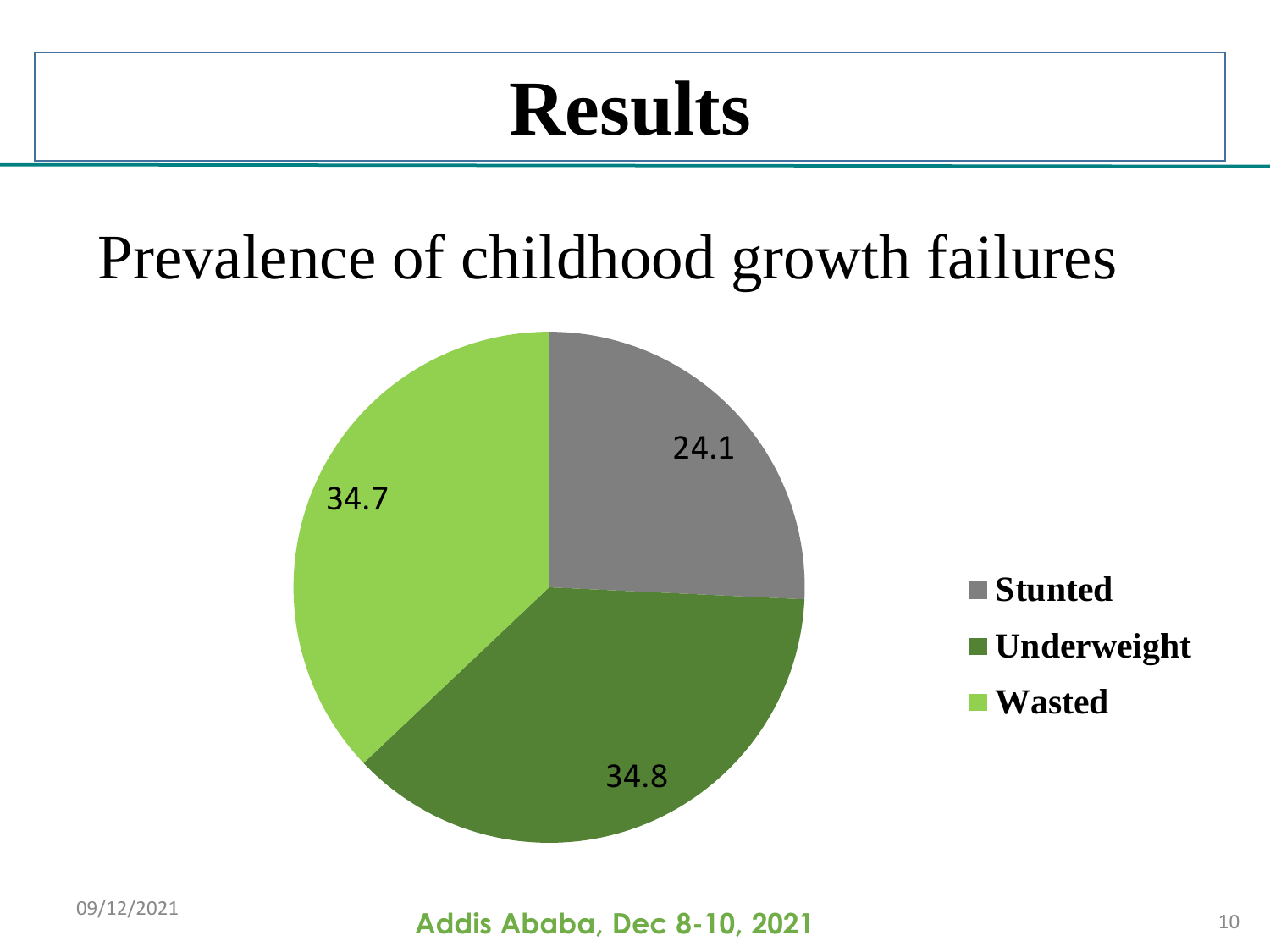### Prevalence of stunting and underweight by milk type



**09/12/2021 Addis Ababa, Dec 8-10, 2021** 11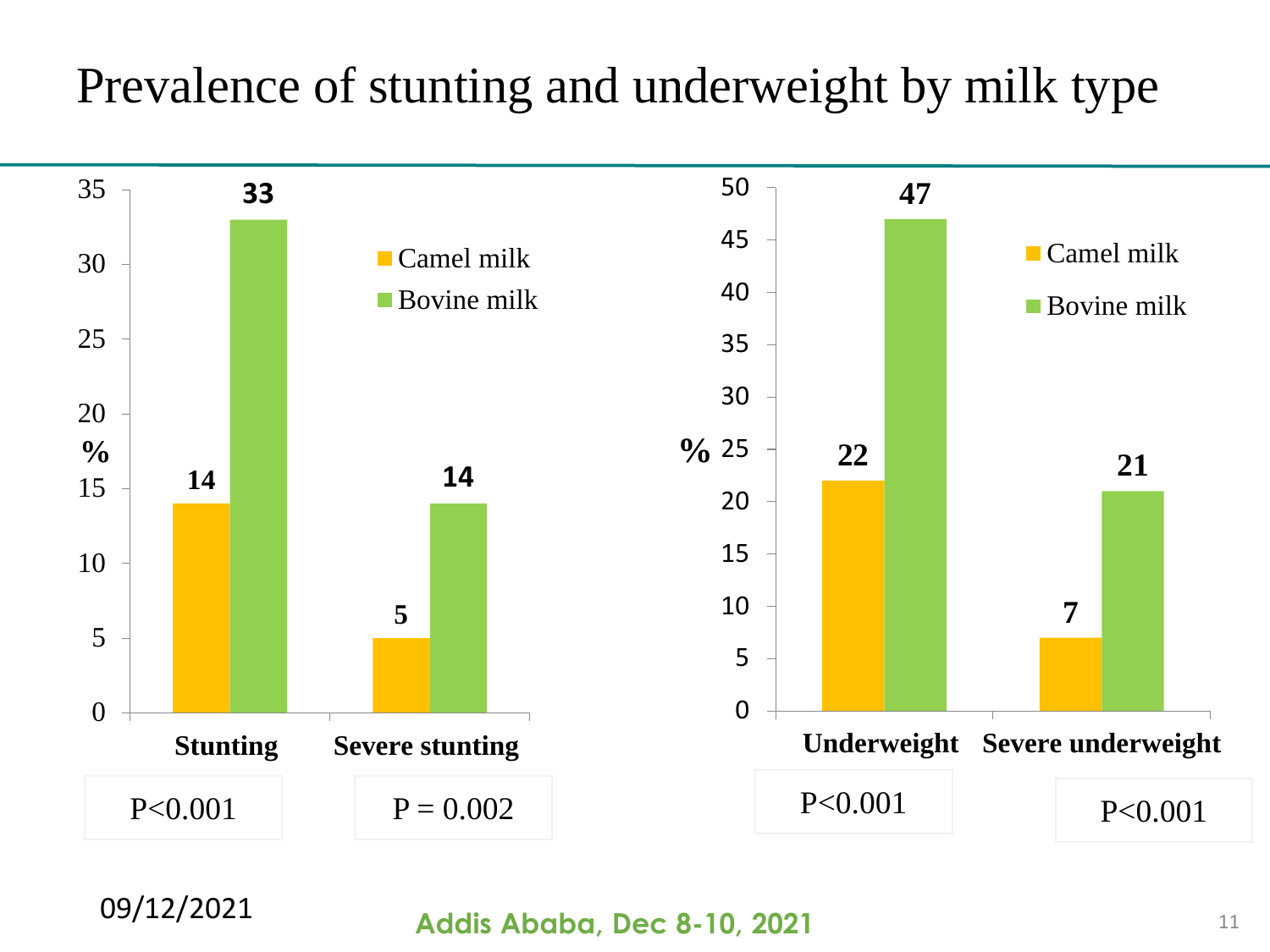## Predictors of childhood growth failures

| <b>Characteristics</b>     |                           |            |            |          |
|----------------------------|---------------------------|------------|------------|----------|
| <b>Stunting</b>            | <b>Predictor category</b> | <b>AOR</b> | 95%CI      | P-value  |
| Factors remaining in model |                           |            |            |          |
| Anaemia status             | Anaemic                   | 4.22       | 2.23, 7.98 | < 0.0001 |
| Sex of child               | Female                    | 0.57       | 0.34, 0.94 | 0.03     |
| Milk source consumed       | <b>BM</b>                 | 2.10       | 1.22, 3.61 | 0.007    |
| Underweight                |                           |            |            |          |
| Factors remaining in model |                           |            |            |          |
| Milk source consumed       | <b>BM</b>                 | 1.97       | 1.20, 3.24 | 0.008    |
| Anaemia status             | Anaemic                   | 2.27       | 1.38, 3.72 | 0.001    |
| Drinking water source      | Unimproved water          | 1.91       | 1.19, 3.07 | 0.007    |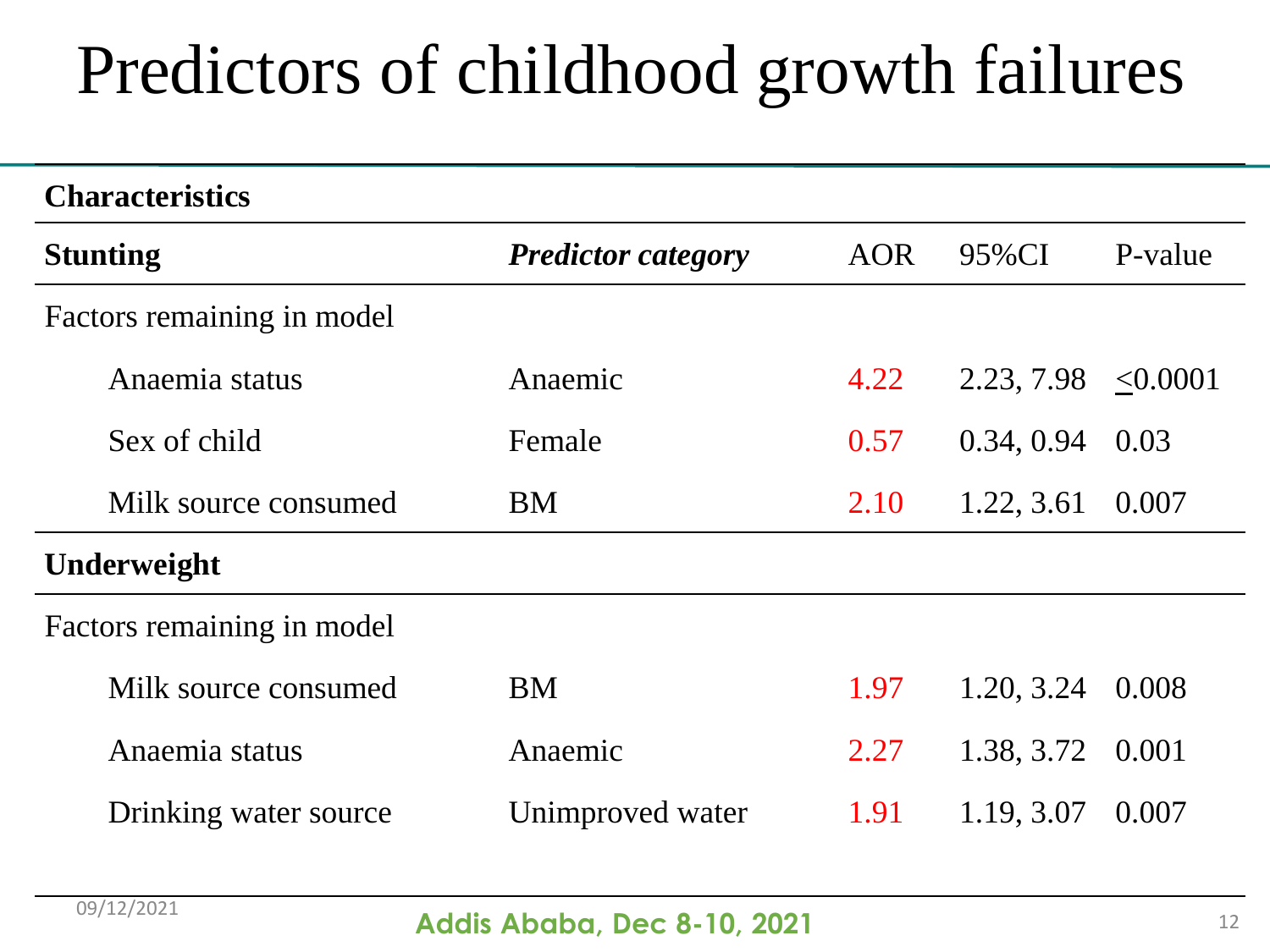## **Conclusions**

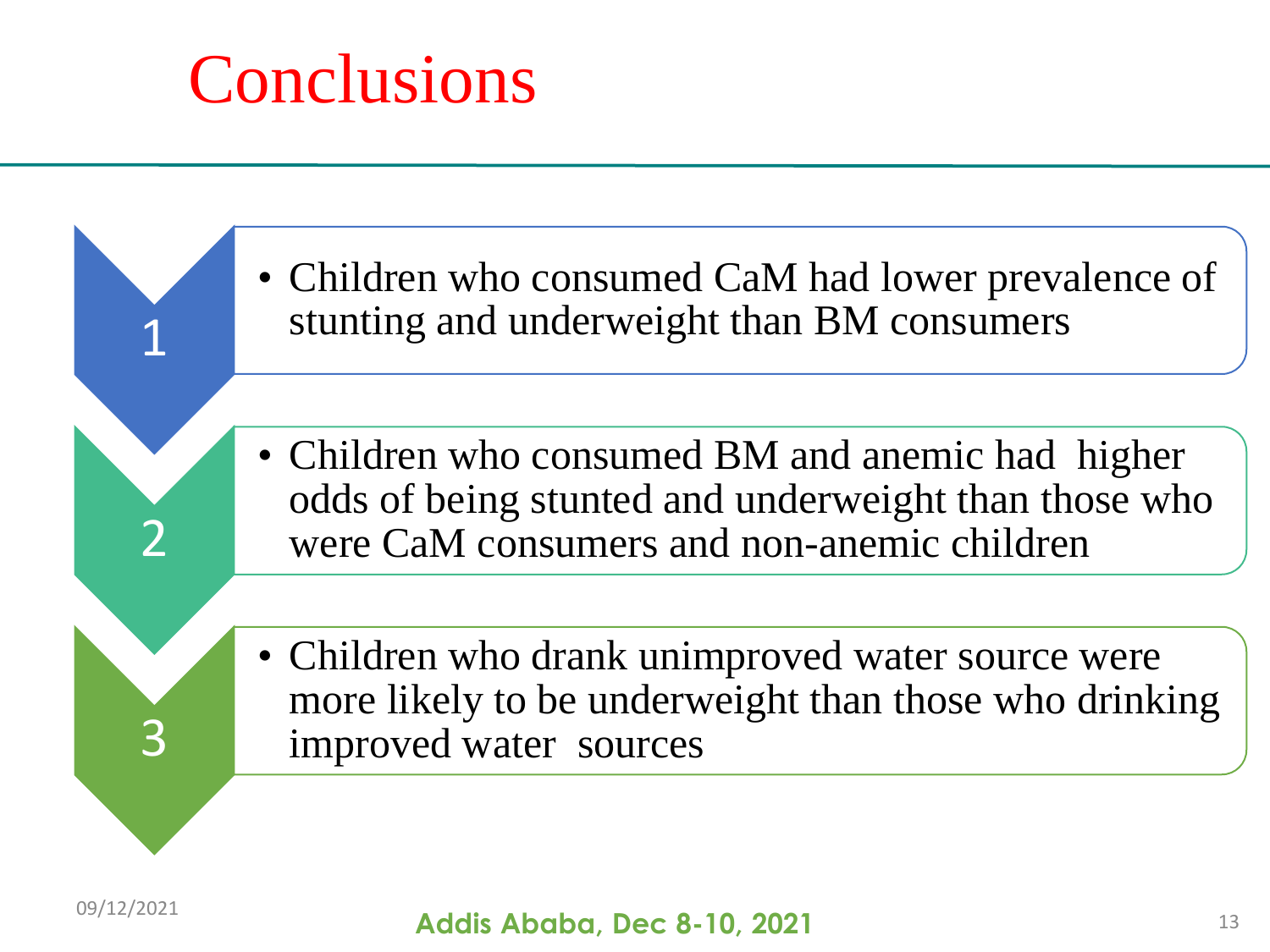# **Recommendation**

• Promoting and enhancing the consumption of CaM in pastoral and agro-pastoral communities to improve growth

• Strengthen the capacity of stakeholders and parents on the importance of CaM feeding for children

• Strengthening a collaborative work with governmental & NGOs to promote CaM in pastoralist area



3

1

2